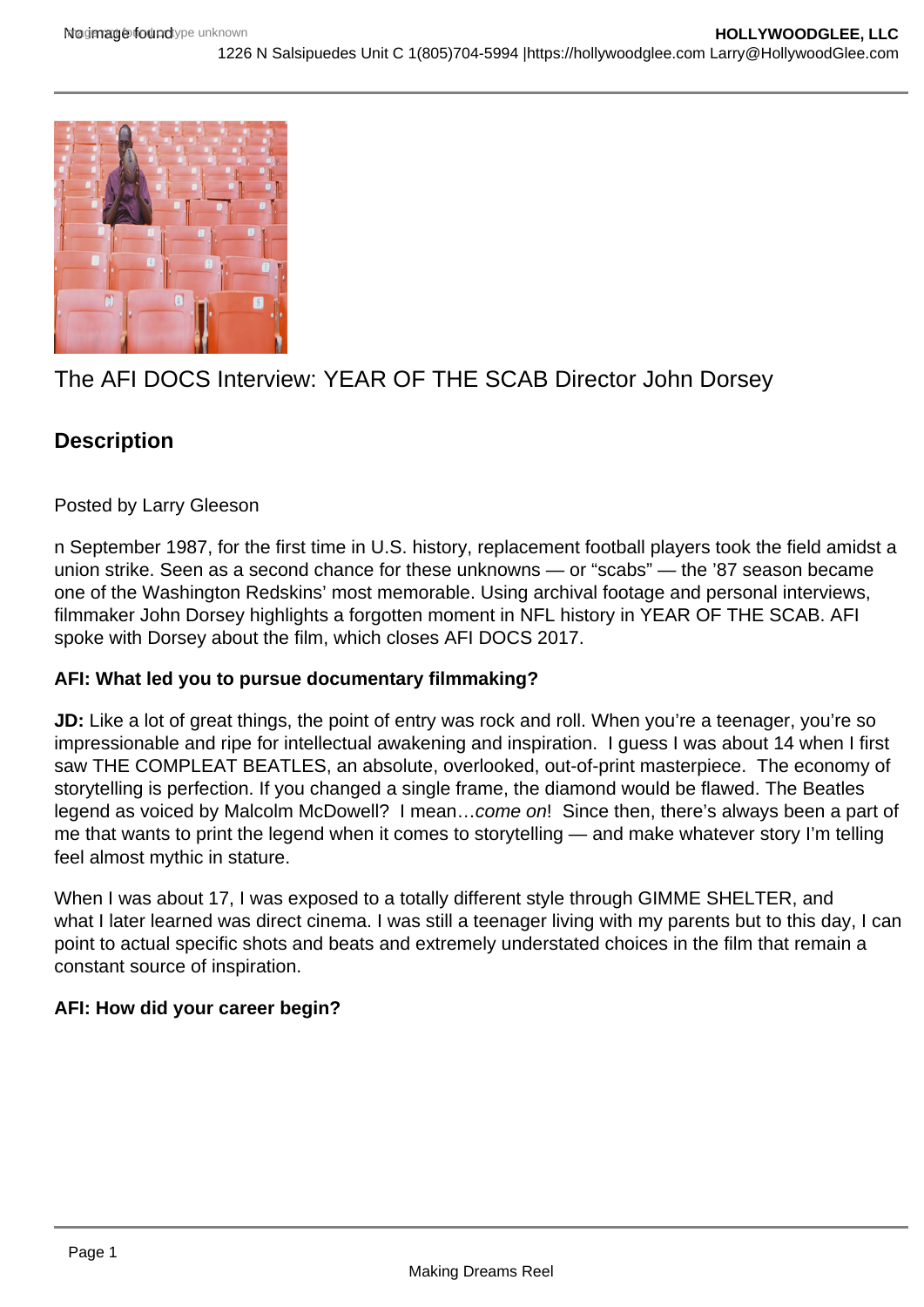JD: I began working for feature directors such as Barry Levinson and Mark Romanek. Working on scripted features, I found myself particularly affected by certain true-life stories that seemed more potent than any fiction. During that time, I was finding inspiration in tales of ambition, folly and love chronicled in documentaries like THE CRUISE, the UP films and SOME KIND OF MONSTER. Ultimately, I set out to blend the narrative techniques and pacing from fiction films with thedocumentary form in a way that reflected the films that inspired me.

My first stab at documentary filmmaking was in my 20s, with a film about tribute bands called MOCK STARS. The idea was to make a true story about fake bands. The funny thing was, as I was shooting tribute bands that meticulously replicated the look and sound of their musical heroes, I found myself trying to meticulously recreate the look and sound of famous rock docs that inspired me. Ultimately, MOCK STARS got bogged down with the burdens of music licensing and was never completed. But [here's](https://www.youtube.com/watch?v=iJPnXM_yvm8) a sample. It was made in 2000 so it was done with crude tools but there's a lot of passion.

AFI: What inspired you to tell this story?

JD: My best friend and business partner, Andrew Stephan, suggested the idea of making a film about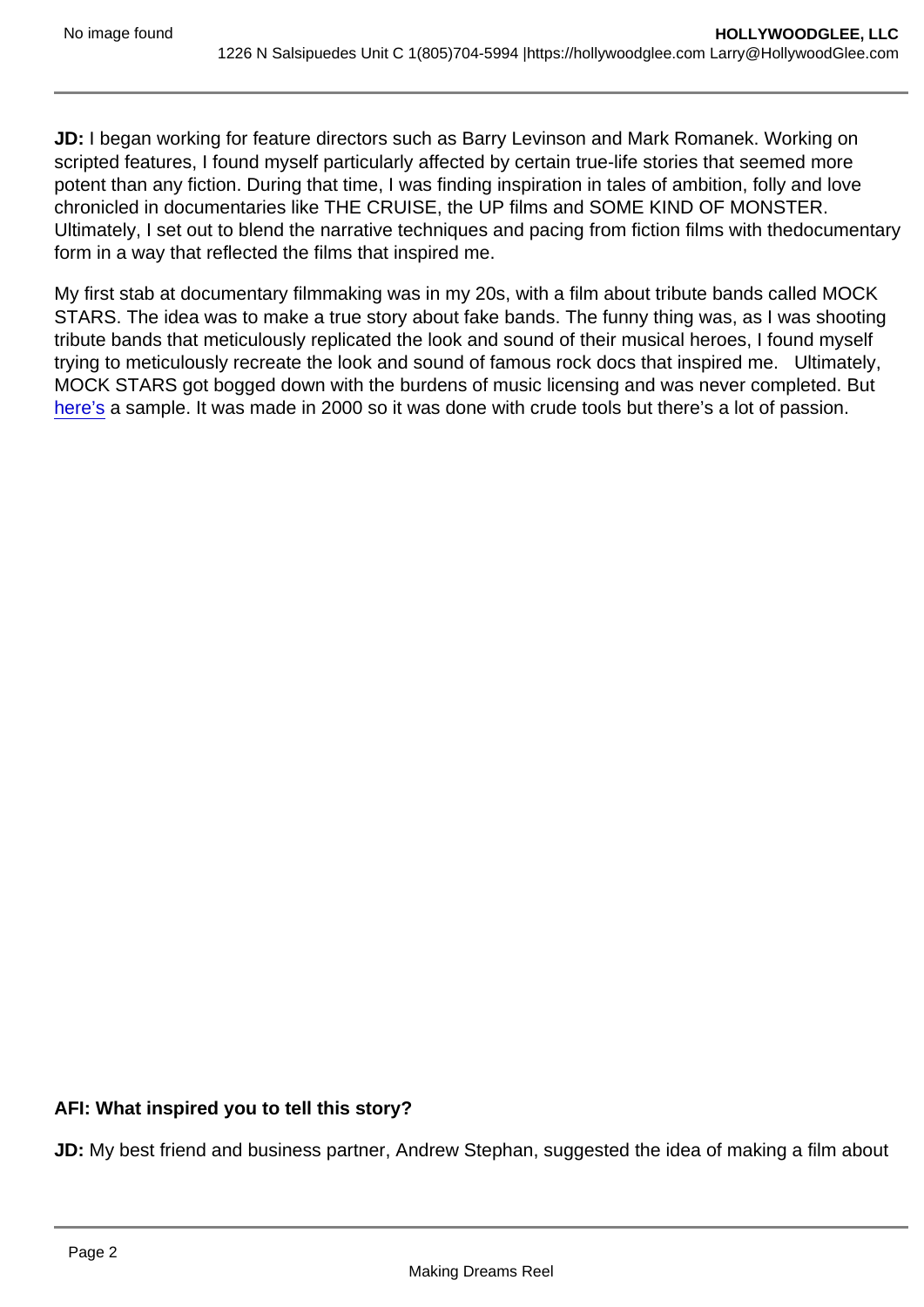the scab experience during the NFL strike of 1987. The idea needed a focus and the obvious choice was Washington. Their replacement players had gone undefeated without the help of a single veteran player to cross the picket line and laid the groundwork for a Super Bowl run. Hollywood took a stab at dramatizing the story in 2000 with THE REPLACEMENTS, but they changed the names of both the team and its replacement players and took dramatic license to produce something that didn't deliver on the promise of the story. In making so many changes to the real-life story, I felt they missed a golden opportunity because the true story is much more potent than the fiction. As such, there was a real opening for a doc to present the story as it happened and as it was meant to be told.

I learned that despite going undefeated and helping set the team up for a run at a Super Bowl title, the replacement players never got Super Bowl rings. It was an indignity that was brought into focus by the fact that people in the team's marketing department and front office, who never stepped into the field of play, did get rings. Something just seemed wrong about that to all of us. It turned out they were worse than just replaceable — they were disposable.

## **AFI: What happened as you began to find your subjects?**

**JD:** As we started tracking these replacement players down for pre-interviews, I became fascinated by the idea that these guys are in all walks of life — that today, they are walking among us — hiding in plain site. You don't know that your neighbor, or your kid's high school football coach, or your commercial real estate broker, had his moment on the biggest stage in sports because they've been conditioned by life not to bring it up.

We like to say they thought they were getting the golden ticket — but they ended up with a scarlet letter. They would always be scabs, not football players. It was an experience that should have been a badge of honor, but it ended up being a tremendous emotional burden. Every time they bring it up, people were quick to diminish the experience. "Oh, you were just a scab." Not knowing they ended up playing against — and beating — a team like Dallas with 21 legitimate NFL players who themselves crossed the picket line, including two first ballot hall-of-famers.

But where it really transcends sport and becomes simply a great story is that like any graduating class of young guys with 25 years of water under the bridge, they've dealt with life's challenges with varying degrees of success. I was really motived to track them down and see where life has left them. Today, they're living lives of quiet dignity. Ultimately, we were excited to offer them a second shot at having their moment in the sun and give them the credit they deserve.

#### **AFI: What was a particular obstacle you faced while making the film?**

**JD:** Tracking them down was hard. But convincing them that I was going to give them a fair shake and allow them to tell their own story was the real challenge. Even when we did find them, they weren't exactly eager to reopen old wounds. For them, it's the scab that never healed. We won more battles than we lost in that regard. But there were some guys for whom no amount of cajoling would convince them to participate. I suspect those that did decline might see the finished film and regret that decision.

# **AFI: What do you want audiences to walk away with after screening your film?**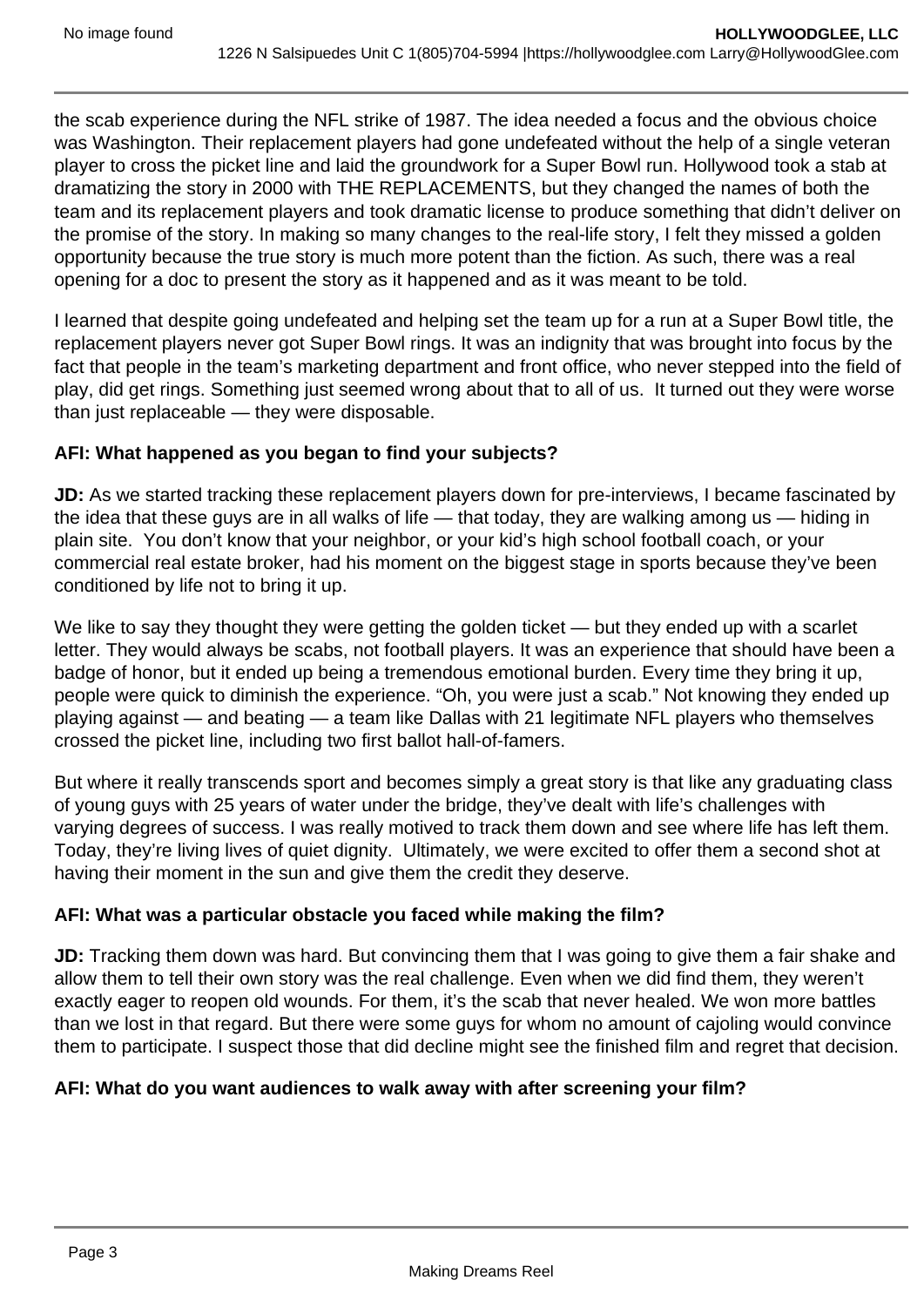**JD:** That you aren't defined by the recognition you receive in life. Life is not about the wins. It's about how you deal with losing.

#### **AFI: Why is Washington, DC, a valuable location to screening your film?**

**JD:** This one's obvious. Back in 1987, the fans in Washington embraced the replacement players while they were playing. They saw echoes of their own dreams in these guys and lived vicariously through them. But fans and fame are both so fickle. The sad part is that in the excitement of Super Bowl season, those same fans lost site of the everyday heroes who helped get them there. Today, there's an entire generation of sports fans in town who probably have no idea that this happened. It's a story for the ages, but today the story is largely forgotten. I'm excited to see the hometown crowd get a chance to embrace them again.

#### **AFI: Why are documentary films important today?**

**JD:** It's one thing to see a reflection of yourself in a character — it's another to see a reflection of yourself in another human being. Authenticity is an overused buzzword — applied to conversations about everything from corporate marketing to a millennial's preference for vinyl and Polaroids and anything analog. But there is something about our collective need to experience something real these days that has set the stage for what is, without question, the golden age of documentary filmmaking. It's extremely fulfilling to be a part of it.

I'm extremely proud to screen this film at the Newseum, a monument to our desire to make sense of real life, at a time when that impulse is more important than ever before.

(Source: blog.afi.com)





#### **Category**

1. #AFIDOCS

#### **Date Created**